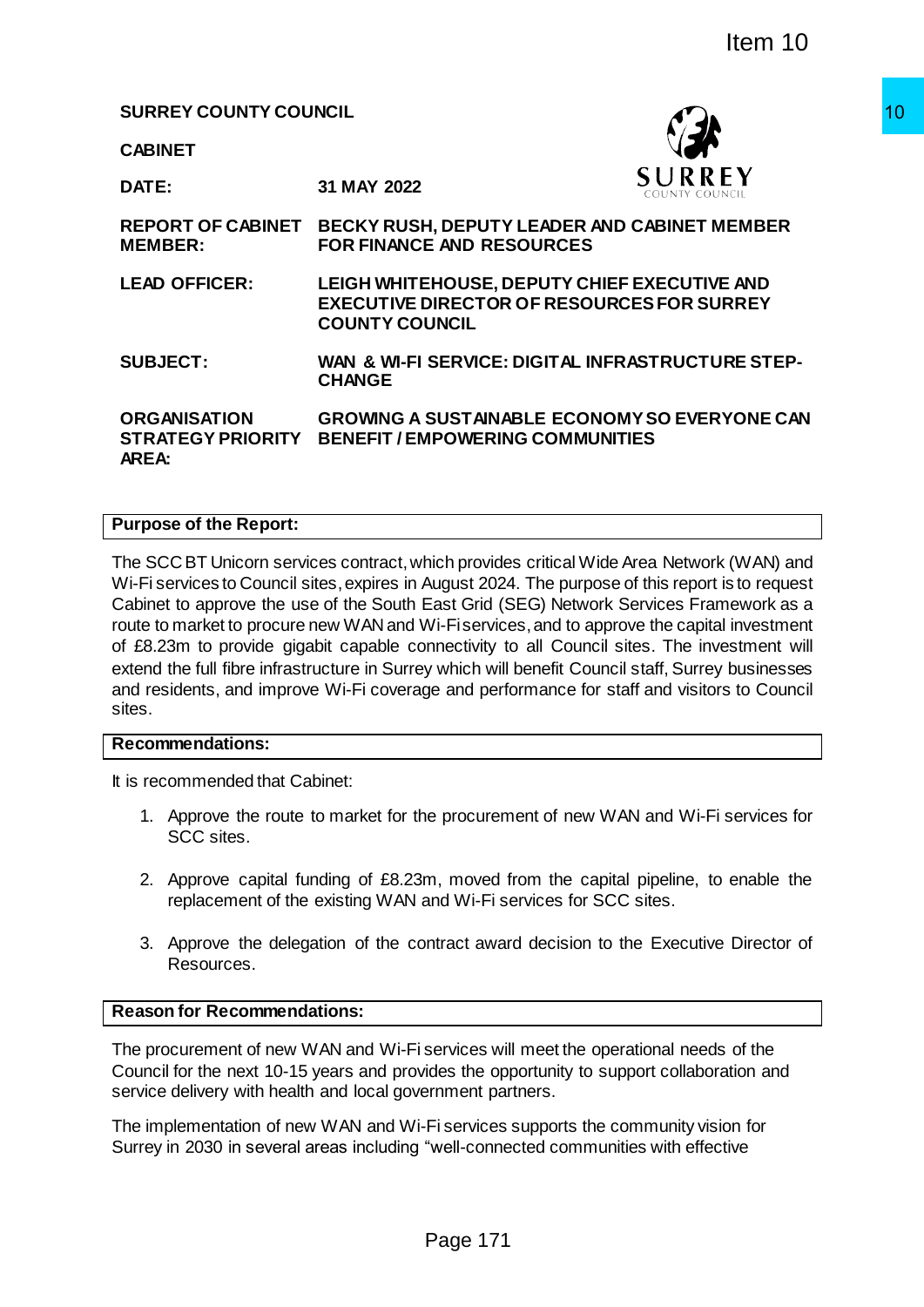infrastructure that grow sustainably", by accelerating the availability of digital networks to residents and businesses in Surrey.

#### **Executive Summary:**

### **Background**

- 1. The BT Unicorn framework offers contracts for critical WAN and Wi-Fi services for Council sites, schools, and its public sector partners like Districts & Boroughs. WAN services are provided to 213 Council sites including libraries, depots, adult and children's residential homes, and fire stations. Wi-Fi services are provided to 162 Council sites. The SCC BT Unicorn contract, started on 31 August 2012, expires on 30 August 2024, and cannot be extended. To comply with UK procurement legislation, the services need to be reprocured and migrated to a replacement corporate network before 30 August 2024. Transposition and your solution of the BT Unicorn framework offers contracts<br>
Testdents and businesses in Surrey.<br> **Executive Summary:**<br> **Executive Summary:**<br> **Packground**<br>
1. The BT Unicorn framework offers contracts<br>
Cou
	- 2. The UK government has made the availability of gigabit capable digital infrastructure a national imperative. A range of UK Government based initiatives, including the UK Levelling Up initiative (to provide Gigabit capable broadband for the majority of the population by 2030) and the DCMS (Department for Digital, Culture, Media & Sport) Project Gigabit initiative (investing £5bn to provide ultra-fast, reliable broadband for everyone in the UK), aim to provide high performance digital connectivity in all UK regions.
	- 3. The Council now has the opportunity to leverage the project deliverables to complement the government's gigabit capable aims across Surrey.

### **Objectives**

- 4. The replacement of BT Unicorn WAN and Wi-Fi services provides the opportunity to implement a WAN and Wi-Fi infrastructure that meets the requirements of the Council effectively and flexibly over the next 10-15 years and supports the ambitions of the Digital Infrastructure programme and the Agile Office Estate Strategy.
- 5. The key objectives of the new WAN and Wi-Fi Service are:
	- Gigabit capable, ultra-fast connectivity to all SCC sites by August 2024
	- Annual efficiencies through reduced operating costs and an investment that pays back over the life of the asset
	- Improved accessibility and quality of digital services to residents, communities and businesses.
- 6. Additionally, SCC is seeking a solution that:
	- Is highly secure, resilient and available
	- Supports the latest technical standards
	- Delivers improved user experience
	- Delivers improved management reporting
	- Is flexible, scalable, adaptable and agile to support SCC's changing requirements.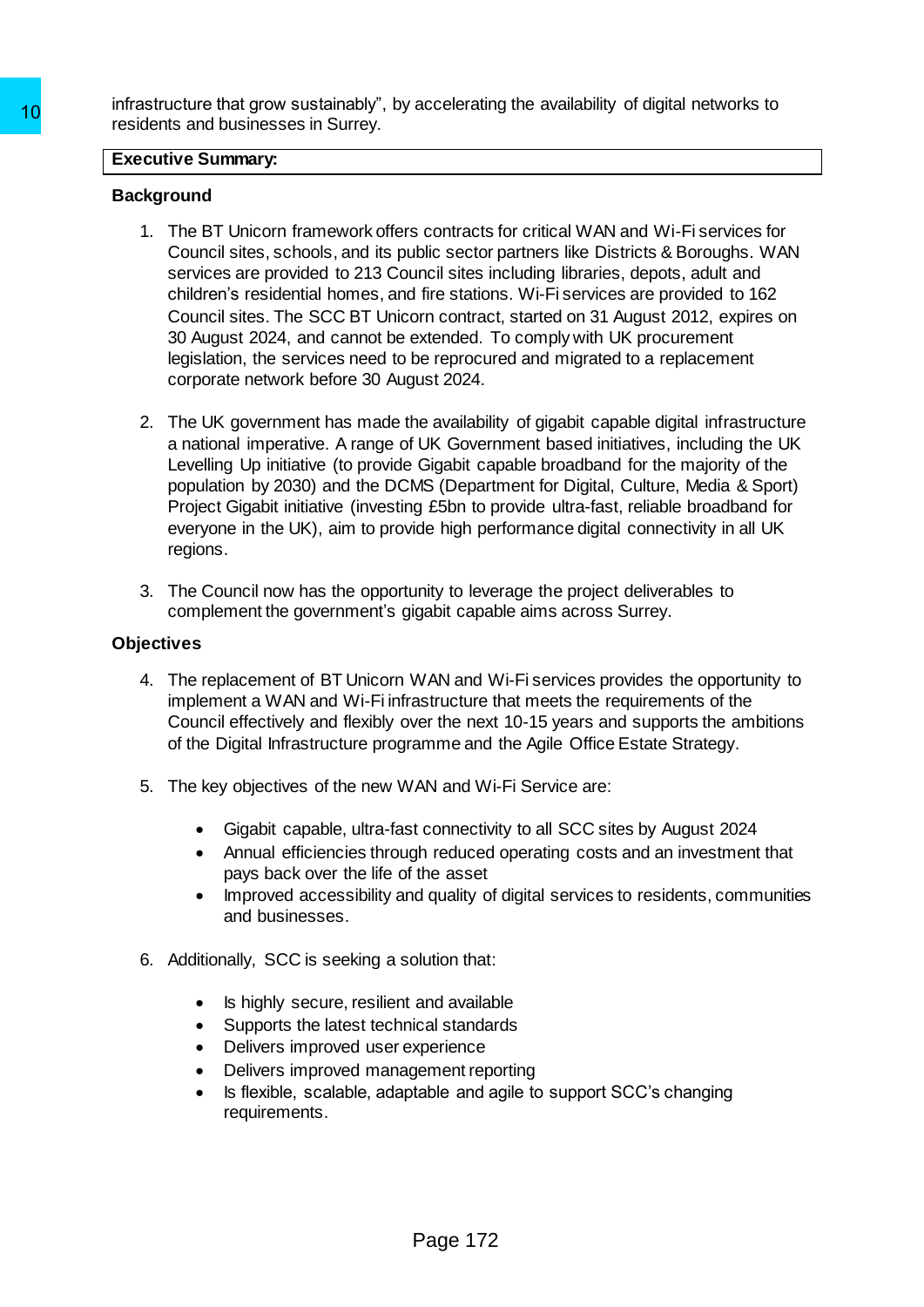- 7. The following procurement route options were evaluated for suitability for procuring WAN and Wi-Fi services:
- A. The South East Grid (SEG) Network Services Framework a public sector network services framework covering the South East region, created by the IT and Digital service. It is open to all public sector bodies in the region including education, health, blue light and voluntary, charity organisations as well as local authorities. This framework commenced in September 2021, following an extensive Official Journal of the European Union (OJEU) procurement process. 10<br>
ppinors were evaluated for suitability for procuring<br>
10<br>
Network Services Framework – a public sector<br>
is covering the South East region, created by the IT<br>
is covering the South East region, created by the IT<br>
and vo
	- B. The CCS RM3808, Network Services 2 Framework this is an existing Crown Commercial Service framework for Telecommunications services including networks for the entire public sector, their associated bodies and agencies, the voluntary sector and charities.
	- C. A Full Two-Stage Procurement, carried out by SCC, using the government Find a Tender service which is used to search and apply for high value contracts in the UK's public and utilities sectors.

## **Procurement Route Recommendations**

- 8. It is recommended that new WAN and Wi-Fi services are procured via the SEG Network Services Framework. This procurement route will provide a value for money solution with significant added social value which can be delivered within the timescales required.
- 9. The SEG Network Services framework procurement route:
	- Provides best value for money pricing (tested in last 12 months via a full restricted (two-stage) procurement)
	- Minimises the technical, procurement and legal expertise / workload required
	- Is based on latest technology and enables future innovation
	- Delivers improved supportability and manageability
	- Provides a catalogue of services for SCC and partners' current and future needs
	- Provides the flexibility to adapt to the needs of the Agile Office Estate **Strategy**
	- De-risks reliance on a single network provider as services may be procured from multiple providers.
- 10. The SEG Network Services framework commits to providing a minimum of 10% of the contract value in Social Value. Elements of the Social Value package include:
	- Each SCC site enabled through Full Fibre investment will enable a further 6 residential or business sites (on average). It is estimated around 1020 additional connections will be achieved
	- Free fibre connection and free broadband connectivity for up to 21 SCC managed care homes for a 3-year term
	- The employment of two apprentices recruited from within Surrey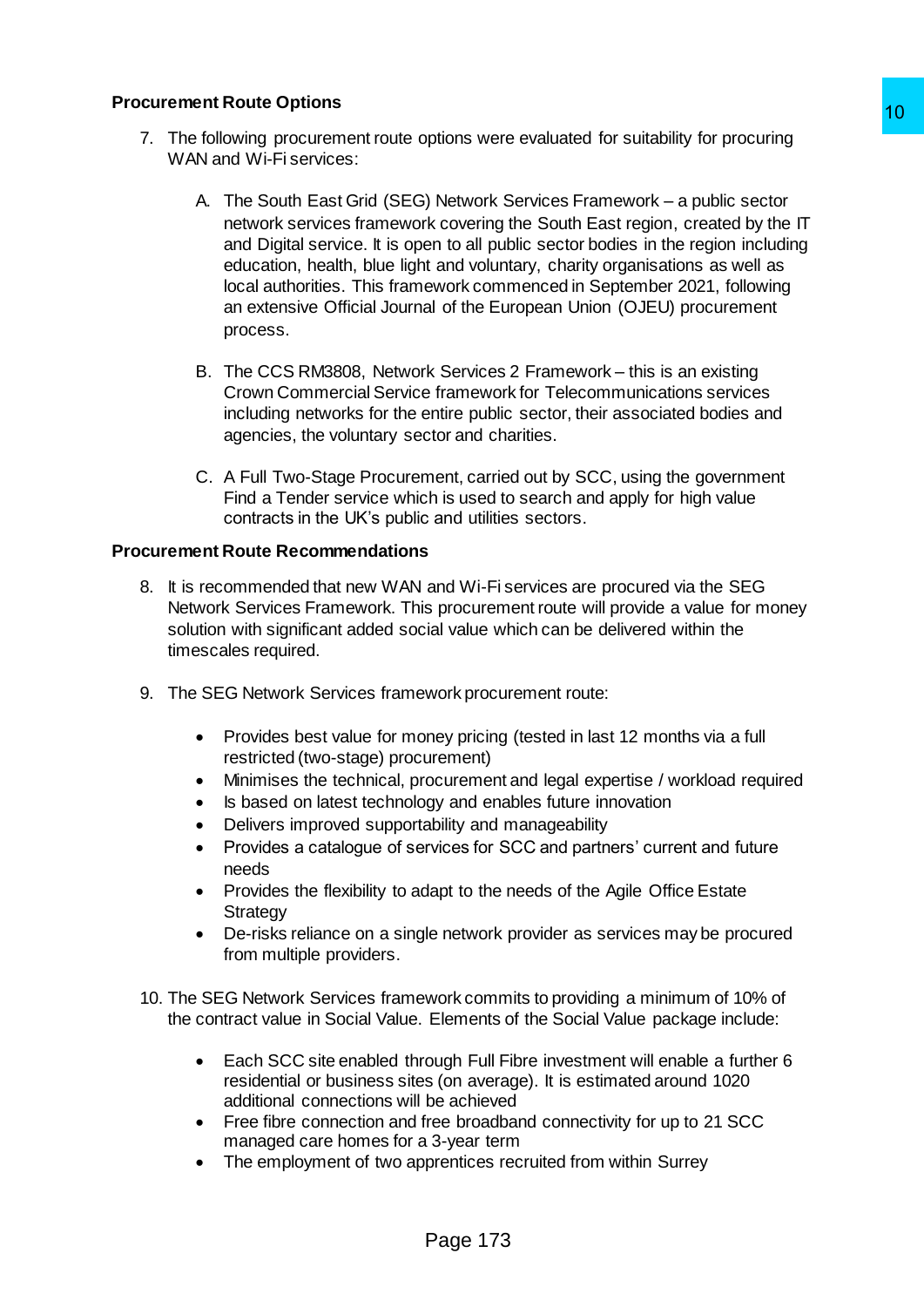- The estimated CO2 tonnage associated with implementation will be offset by planting 1650 trees.
- 11. The catalogue of services provided by the SEG Network Framework will also be available for SCC partners such as district and borough councils, health and care organisations, and schools to take out their own individual contracts for the provision of data connectivity.
- 12. The CCS RM3808 Network Services 2 Framework and Full Two-Stage Procurement routes are not recommended as they would add 6-18 months to the procurement timescales (putting at risk the requirement to finish the implementation before the expiry of the BT Unicorn contract in August 2024) and would significantly increase the legal and procurement resources and costs. In addition, the required minimum of 10% of the contract value in Social Value may not be achieved. The same that the contents such that the contents of the Same Missile in Solution (Solution Scale)<br>
21. The catalogue of services provided by the Solution of data connectivity.<br>
12. The CoCS particles content of data conne

#### **Implementation Schedule**

- 13. The implementation of new WAN and Wi-Fi services is expected to have completed the installation of all elements by the time the Unicorn contract expires in August 2024. Key dates are as following:
	- Services Specification June 2022 August 2022
	- Services Orders placed via the SEG Framework from August 2022
	- Implementation of new WAN and Wi-Fi services September 2022 August 2024.

## **Conclusion**

14. In conclusion, it is recommended Cabinet approve the SEG Network Services Framework as the route to market for the procurement of new WAN and Wi-Fi services for SCC sites and approve capital funding of £8.23m to enable the replacement of the existing WAN and Wi-Fi services at SCC sites.

#### **Consultation:**

- 15. Internal: Stakeholders from Land & property, Economy & Growth and representatives of The Agile Organisation programme and the Digital Infrastructure programme were consulted for WAN and Wi-Fi requirements.
- 16. External: Feedback from Surrey District and Borough council users of the existing WAN services via the BT Unicorn framework was reviewed. Additionally, Health partners were consulted for their requirements.

#### **Risk Management and Implications:**

17. The following table provides a summary of the implementation and service provision risks associated with the recommendations made in this report.

#### **Implementation**

| <b>Risk description</b>        | <b>Mitigation action/strategy</b>                          |
|--------------------------------|------------------------------------------------------------|
| Implementation Delay: The      | There will be no break in service provision as existing    |
| Supplier does not complete the | services will continue to operate until the new service is |
| WAN and Wi-Fi implementation   | ready. Any SCC site that has not been migrated to a new    |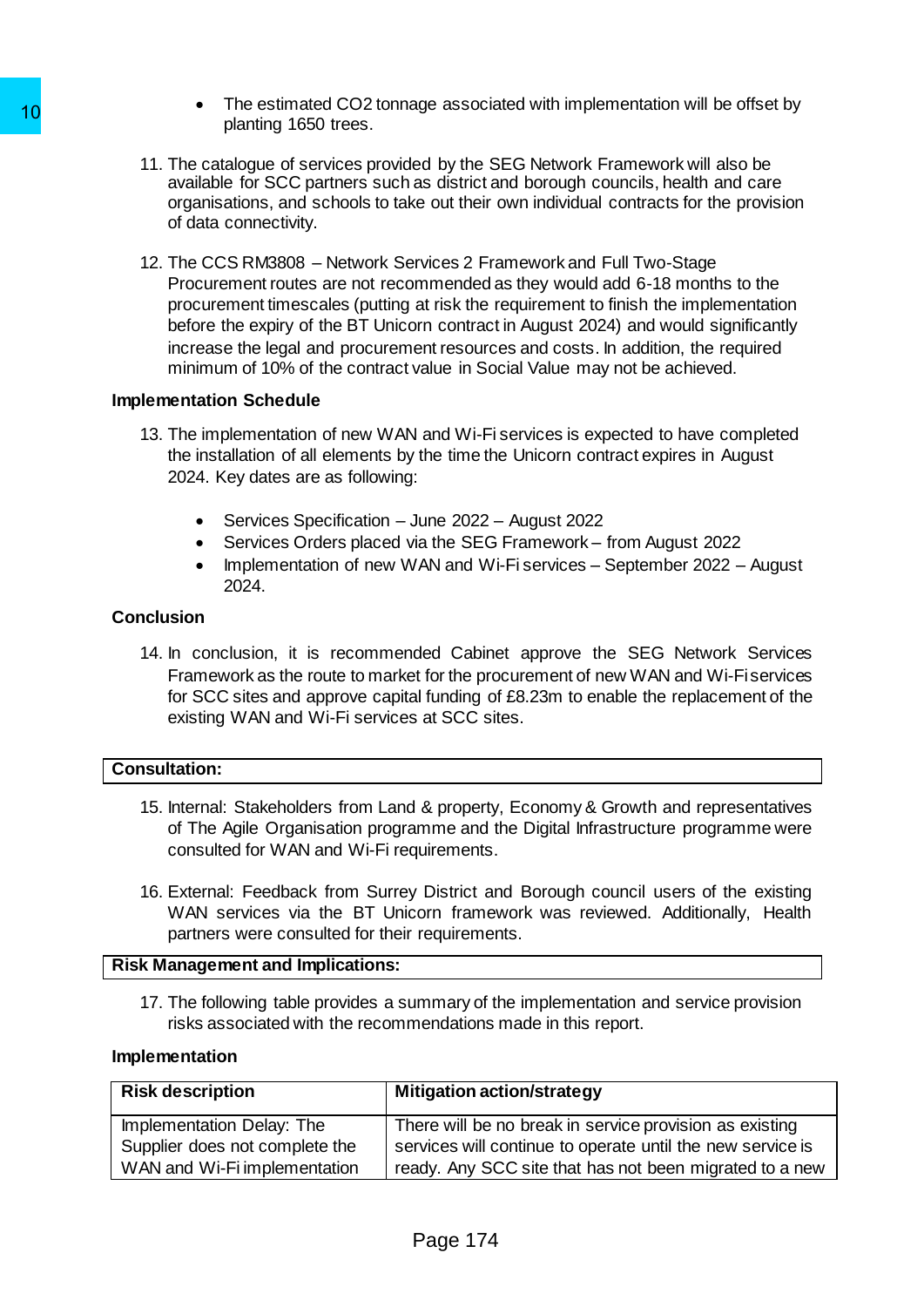| before the expiry of the BT          | service by August 2024 will continue its service under the  |
|--------------------------------------|-------------------------------------------------------------|
| Unicorn contract in August 2024.     | existing terms of the BT Unicorn contract.                  |
|                                      | Implementation is forecast to require 18-21 months. A       |
|                                      | schedule variance contingency of 3 months has been          |
|                                      | allowed in the planned delivery duration of 24 months.      |
| <b>Unexpected Costs: The Council</b> | The Programme will work closely with the Supplier to        |
| incurs unexpected costs during       | track project finances to ensure any unexpected costs       |
| the implementation.                  | are, a) immediately identified and, b) fully justified. A   |
|                                      | Cost variance contingency of 10% has been allowed for       |
|                                      | unforeseen but justified changes.                           |
| Requirements: The WAN and Wi-        | The Supplier will be required to submit to a full Statement |
| Fi service is not capable of         | of Compliance prior to the signing of the Call Off Order    |
| supporting the requirements due      | form. The Supplier has been fully evaluated as part of the  |
| to technology issues.                | SEG framework award and subsequently by the                 |
|                                      | Council's team. The Supplier has extensive experience       |
|                                      | of delivering similar services.                             |

# **Service Provision**

|                                                                                                                           | existing terms of the BT Unicorn contract.<br>Implementation is forecast to require 18-21 months. A<br>schedule variance contingency of 3 months has been<br>allowed in the planned delivery duration of 24 months.                                                                                                                                           |
|---------------------------------------------------------------------------------------------------------------------------|---------------------------------------------------------------------------------------------------------------------------------------------------------------------------------------------------------------------------------------------------------------------------------------------------------------------------------------------------------------|
| <b>Unexpected Costs: The Council</b><br>incurs unexpected costs during<br>the implementation.                             | The Programme will work closely with the Supplier to<br>track project finances to ensure any unexpected costs<br>are, a) immediately identified and, b) fully justified. A<br>Cost variance contingency of 10% has been allowed for<br>unforeseen but justified changes.                                                                                      |
| Requirements: The WAN and Wi-<br>Fi service is not capable of<br>supporting the requirements due<br>to technology issues. | The Supplier will be required to submit to a full Statement<br>of Compliance prior to the signing of the Call Off Order<br>form. The Supplier has been fully evaluated as part of the<br>SEG framework award and subsequently by the<br>Council's team. The Supplier has extensive experience<br>of delivering similar services.                              |
| <b>Service Provision</b>                                                                                                  |                                                                                                                                                                                                                                                                                                                                                               |
| <b>Risk description</b>                                                                                                   | <b>Mitigation action/strategy</b>                                                                                                                                                                                                                                                                                                                             |
| The WAN and Wi-Fi service is not<br>capable of supporting future<br>requirements.                                         | The Council's known future requirements have been built<br>into the Statement of Compliance. Additional future<br>requirements are determined through the contract. The<br>Supplier does not have an exclusive contract, so if the<br>Supplier's service is not capable of supporting a future<br>requirement, the new requirements could be tendered<br>for. |
| The WAN and Wi-Fi service<br>technology / connectivity proves<br>to be unreliable.                                        | The contractual arrangement includes a Service Level<br>Agreement (SLA). If the Supplier's service connectivity<br>proves to be unreliable, the Council would seek redress<br>and improvements in line with the terms of the contract<br>and SLA.                                                                                                             |
| The WAN or Wi-Fi service<br>technology manufacturer /<br>connectivity provider goes out of<br>business.                   | If one of the Supplier's technology manufacturers /<br>connectivity providers goes out of business, this does not<br>mean the WAN or Wi-Fi service would be automatically<br>affected or stop working. Overcoming the issue would be<br>a responsibility for the Supplier. The Council would be<br>protected by the SLA and the contract.                     |
| The overall managed service<br>supplier goes out of business.                                                             | The SEG Finance team will continue to monitor the<br>financial standing of the Supplier during the course of the<br>contract and any changes to its financial position flagged<br>- so that any potential issues are identified before the<br>Supplier reaches the point of going out of business.                                                            |
| The Council experiences                                                                                                   | IT&D and Procurement will work closely with the Supplier<br>to proactively identify potential issues and find solutions<br>before they become a major problem. If needed, the SEG                                                                                                                                                                             |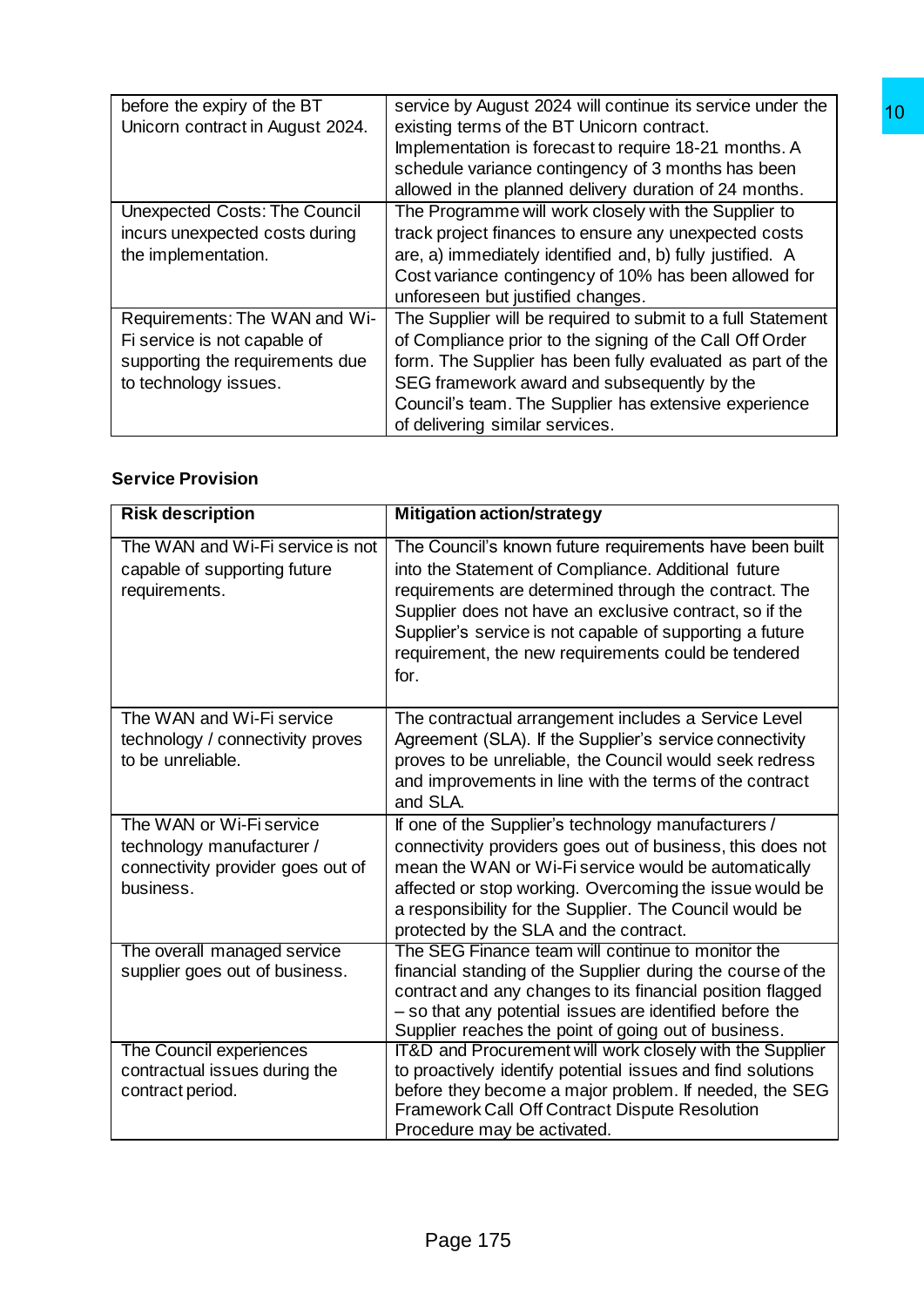## **Financial and Value for Money Implications:**

- 18. The capital investment requirement of reprocuring WAN and Wi-Fi services amounts to £8.23m.
- 19. The re-procurement is anticipated to realise reductions in the annual revenue contract costs, to operate both WAN and Wi-Fi, which exceeds the borrowing costs associated with the required capital investment, leaving an annual net efficiency.
- 20. Refer to Part 2 for detailed financial implications.

#### **Section 151 Officer Commentary**

- 21. Although significant progress has been made to improve the Council's financial position, the medium-term financial outlook beyond 2022/23 remains uncertain. With no clarity on central government funding in the medium term, our working assumption is that financial resources will continue to be constrained, as they have been for the majority of the past decade. This places an onus on the Council to continue to consider issues of financial sustainability as a priority in order to ensure stable provision of services in the medium term. 10<br>
To contracted social value.<br>
Progress on a<br>
progress on a<br>
progress on a<br>
with the Supp<br>
Trianancial and Value for Money Implications:<br>
18. The capital investment requirement of report<br>
to £8.22m.<br>
19. The re-procureme
	- 22. The Section 151 Officer supports the recommendation to utilise the SEG framework to reprocure the Council's WAN and Wi-Fi services and the transfer of £8.23m from the capital pipeline to enable the capital investment required. Resultant revenue efficiencies will be factored into the Medium Term Financial Plan from 2024/25 (full year effect from 2025/26).

## **Legal Implications – Monitoring Officer: Paul Evans**

- 23. This report seeks approval of Cabinet to procure Wide Area Network (WAN) services and Wi-Fi services for Council sites using the South East Grid framework.
- 24. Under Procurement and Contract Standing Order 2.7.a, Cabinet approval is required because the estimated value of the service is over £5 million.
- 25. Under the Public Contracts Regulations 2015 and the Procurement and Contract Standing Orders this contract must be competitively procured. The Council may use the ESCC NB South-East Grid Network Services Framework (the proposed route to market). Use of the framework would enable the Council to comply with the procurement requirements.

## **Equalities and Diversity:**

26. Equality implications of this project have been considered. An equality impact assessment (EIA) screening tool has been completed and it was found that there are no clear and obvious equality implications for people with protected characteristics. As there is no impact on protected groups in our communities and staff, an EIA has not been completed.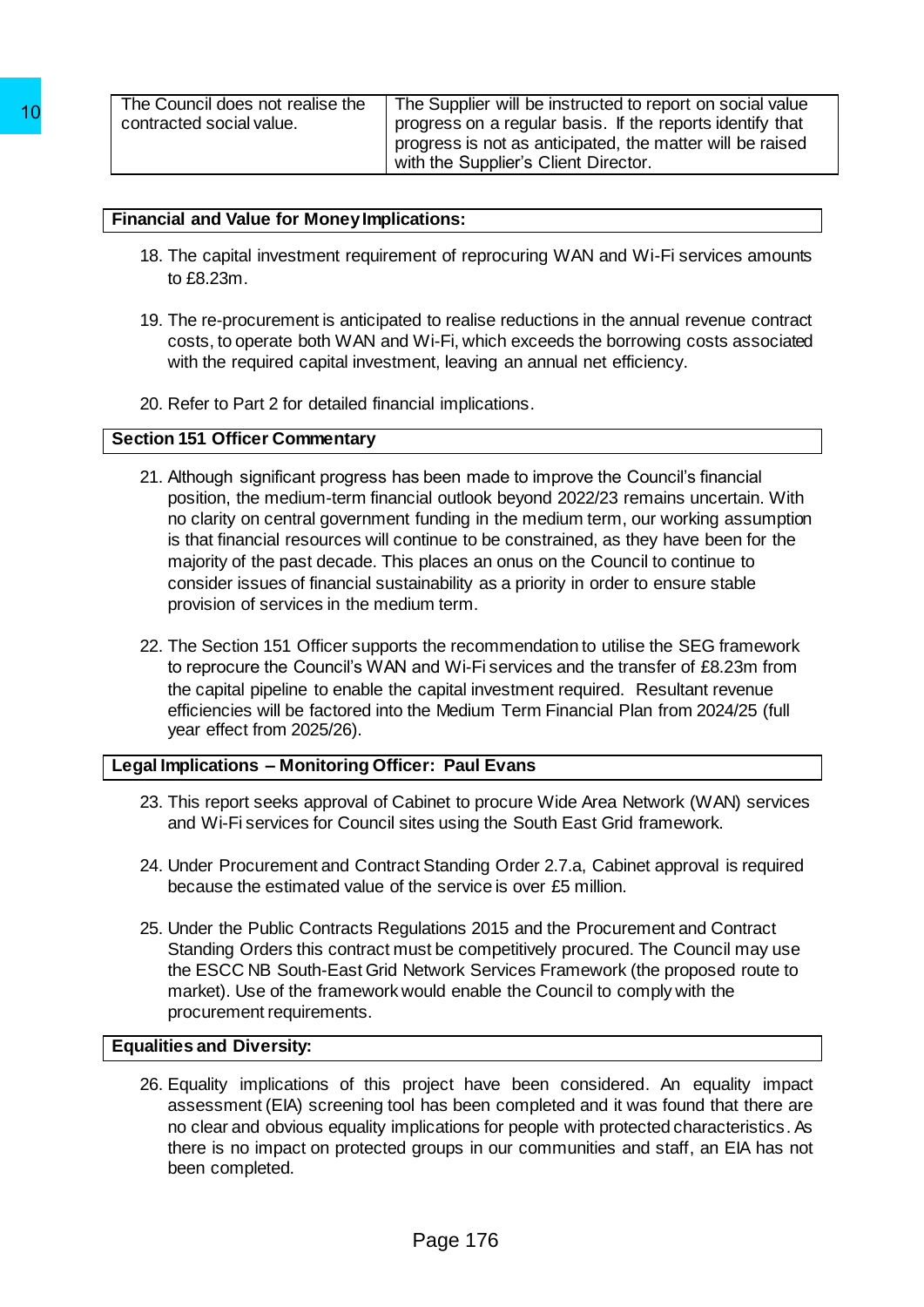27. The potential implications for the following council priorities and policy areas have been considered. Where the impact is potentially significant a summary of the issues is set out in detail below.

| πριισατιστις.                                                                                                                                                                                                                                                       |                                                                                                                                                                               |
|---------------------------------------------------------------------------------------------------------------------------------------------------------------------------------------------------------------------------------------------------------------------|-------------------------------------------------------------------------------------------------------------------------------------------------------------------------------|
| s set out in detail below.                                                                                                                                                                                                                                          | The potential implications for the following council priorities and policy areas have<br>been considered. Where the impact is potentially significant a summary of the issues |
| Area assessed:                                                                                                                                                                                                                                                      | <b>Direct Implications:</b>                                                                                                                                                   |
| <b>Corporate Parenting/Looked After</b><br>Children                                                                                                                                                                                                                 | No direct implications identified                                                                                                                                             |
| Safeguarding responsibilities for<br>vulnerable children and adults                                                                                                                                                                                                 | No direct implications identified                                                                                                                                             |
| Environmental sustainability                                                                                                                                                                                                                                        | No direct implications identified                                                                                                                                             |
| Compliance<br>against<br>net-zero<br>emissions target and future climate<br>compatibility/resilience                                                                                                                                                                | No direct implications identified                                                                                                                                             |
| <b>Public Health</b>                                                                                                                                                                                                                                                | No direct implications identified                                                                                                                                             |
| appens Next:                                                                                                                                                                                                                                                        |                                                                                                                                                                               |
|                                                                                                                                                                                                                                                                     |                                                                                                                                                                               |
| g cabinet approval, the next steps will be:                                                                                                                                                                                                                         |                                                                                                                                                                               |
| Mobilise the WAN and Wi-Fi project teams<br>s such, a stakeholder communication plan will be put in place to ensure that<br>during the switch from the old to the new network infrastructure.<br>Author: Matt Scott, Chief Digital Information Officer, 07552286752 | ject will deliver back-office network infrastructure which will mainly affect Council<br>lders are aware of planned improvements to services and any potential break in       |
| led:                                                                                                                                                                                                                                                                |                                                                                                                                                                               |
| corn Replacement Programme Board                                                                                                                                                                                                                                    |                                                                                                                                                                               |
| <b>nvestment Board</b>                                                                                                                                                                                                                                              |                                                                                                                                                                               |
| bital Programme Panel                                                                                                                                                                                                                                               |                                                                                                                                                                               |
| or Projects Board                                                                                                                                                                                                                                                   |                                                                                                                                                                               |
| porate Leadership Team                                                                                                                                                                                                                                              |                                                                                                                                                                               |
| s:                                                                                                                                                                                                                                                                  |                                                                                                                                                                               |
| eport                                                                                                                                                                                                                                                               |                                                                                                                                                                               |
| Page 177                                                                                                                                                                                                                                                            |                                                                                                                                                                               |

#### **What Happens Next:**

Following cabinet approval, the next steps will be:

- Complete the detailed specification of new WAN and W-Fi services
- Finalise Call Off Order Form
- Obtain delegated approval for the final WAN and Wi-Fi services pricing
- Place order for the WAN and Wi-Fi services
- Mobilise the WAN and Wi-Fi project teams

This project will deliver back-office network infrastructure which will mainly affect Council staff. As such, a stakeholder communication plan will be put in place to ensure that stakeholders are aware of planned improvements to services and any potential break in service during the switch from the old to the new network infrastructure.

---------------------------------------------------------------------------------------------------------------------------

**Report Author:** Matt Scott, Chief Digital Information Officer, 07552286752

#### **Consulted:**

The Unicorn Replacement Programme Board

The IT Investment Board

The Capital Programme Panel

The Major Projects Board

The Corporate Leadership Team

#### **Annexes:**

Part 2 report